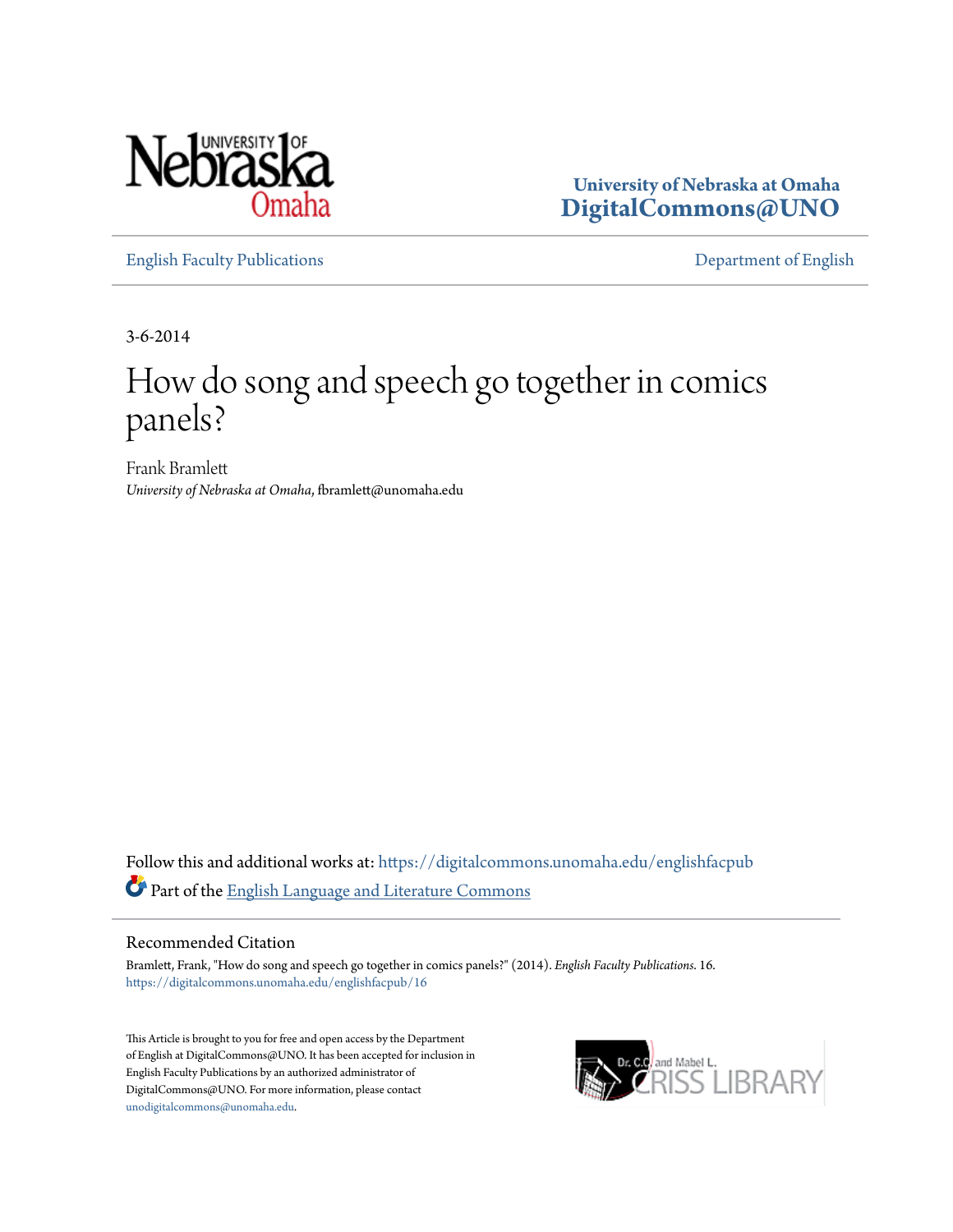

balloon. In this case, I think the example is relatively straightforward. If we follow the principle that overlapping balloons indicate overlapping discourse, then Boom's directive ('Sing something else') takes place during the same time that David sings.

Sometimes, the relationship between song and speech in the same panel is less clear. Two examples from Grant Morrison's *The Invisibles* will help illustrate a range of possibilities. Both Figure 2 and Figure 3 come from 'Say You Want a Revolution.' In Figure 2, we see Dane McGowan (aka Jack Frost) sitting on a sidewalk, in pretty bad shape. In the panel on the left, old Tom O'Bedlam walks by, talking in his enigmatic style. In the panel on the right, Dane/Jack's question is rendered in a speech balloon that is separate from the others. In fact, none of the balloons even touches in this panel.

## POPULAR POSTS

Tweet to [@hoodedu](https://twitter.com/intent/tweet?screen_name=hoodedu)

Show [Summary](https://twitter.com/hoodedu/status/699626871722389504)

False [Mathematics](http://www.hoodedutilitarian.com/2015/08/false-mathematics-and-comic-book-fiction/) and Comic-book Fiction

[@hoodedu](https://twitter.com/hoodedu) It's a lot less obvious.

[42m](https://twitter.com/studentactivism/status/699618303166300161)

Angus Johnston [@studentactivism](https://twitter.com/studentactivism)

I argue (contra [@jbview](https://twitter.com/jbview)) that Dems shld put SC ahead of NH: splicetoday.com/politics-and-m...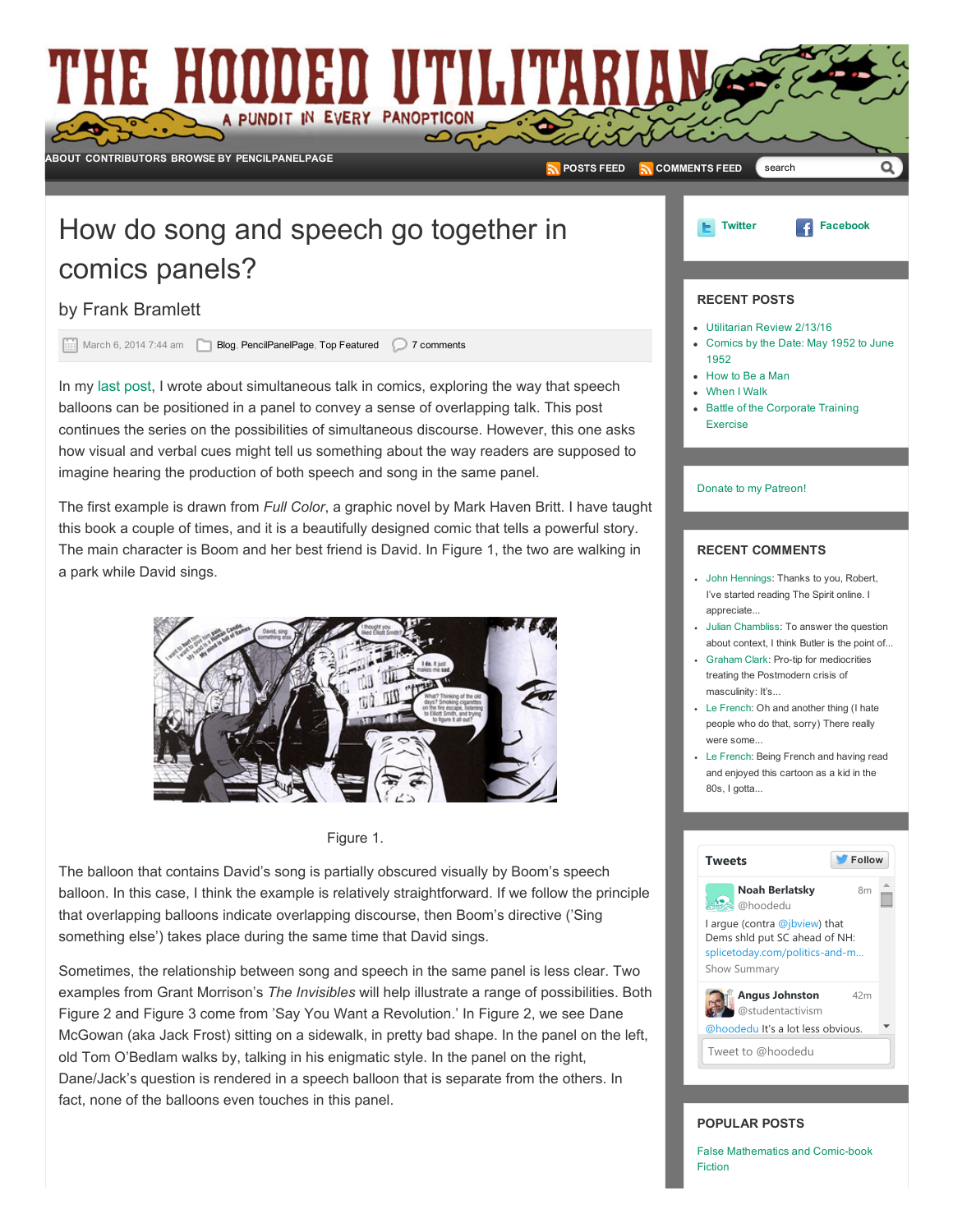

Figure 2. Dane/Jack asks about Tom.

For this post, the central question about this image is the relationship between speech and song. Is the reader expected to hear Tom's song first, followed by (a short) silence, then followed by Dane/Jack's turn? Or is the reader expected to hear Tom's song take up enough time in the panel that Dane/Jack's turn takes place simultaneously. A third possibility, of course, is that Tom's song lasts long enough to overlap both speakers' turns.

After some time passes, Jack and Tom become relatively stable compatriots, if not friends. In Figure 3, they are shown walking together, and Jack is trying to learn something from Tom.



Figure 3. Tom and Jack talk.

Tom speaks first and then sings, presumably with little or no silence between the end of his spoken words and the beginning of his song. In a separate speech balloon, Jack takes his own turn.

If we follow the principle that separate balloons indicate a complete separation of turns, then at no point in these two examples from *The Invisibles* is there overlapping discourse. However, my sense is that in some cases at least, we are encouraged to imagine the more

In the Wake of Charlie Hebdo, Free Speech Does Not Mean [Freedom](http://www.hoodedutilitarian.com/2015/01/in-the-wake-of-charlie-hebdo-free-speech-does-not-mean-freedom-from-criticism/) From **Criticism** The Visual [Superhero](http://www.hoodedutilitarian.com/2016/02/the-visual-superhero-analyzing-comics-101/) (Analyzing Comics 101) [Utilitarian](http://www.hoodedutilitarian.com/2016/02/utilitarian-review-2616/) Review 2/6/16 [How](http://www.hoodedutilitarian.com/2016/02/how-to-be-a-man/) to Be a Man

## FROM THE ARCHIVE



"That Damn Mob of [Scribbling](http://www.hoodedutilitarian.com/2013/05/that-damn-mob-of-scribbling-women-an-interview-with-bee-ridgway/) Women!" — An Interview With Bee Ridgway

by Noah [Berlatsky](http://www.hoodedutilitarian.com/author/noahberlatsky/)

An interview with Bee Ridgway, the author of "The River of No Return," on genre and romance and queerness and history.

May 21, 2013 | 3 [comments](http://www.hoodedutilitarian.com/2013/05/that-damn-mob-of-scribbling-women-an-interview-with-bee-ridgway/#commentspost)

| Username:          |  |
|--------------------|--|
| Password:          |  |
| <b>Remember Me</b> |  |
| Log In             |  |